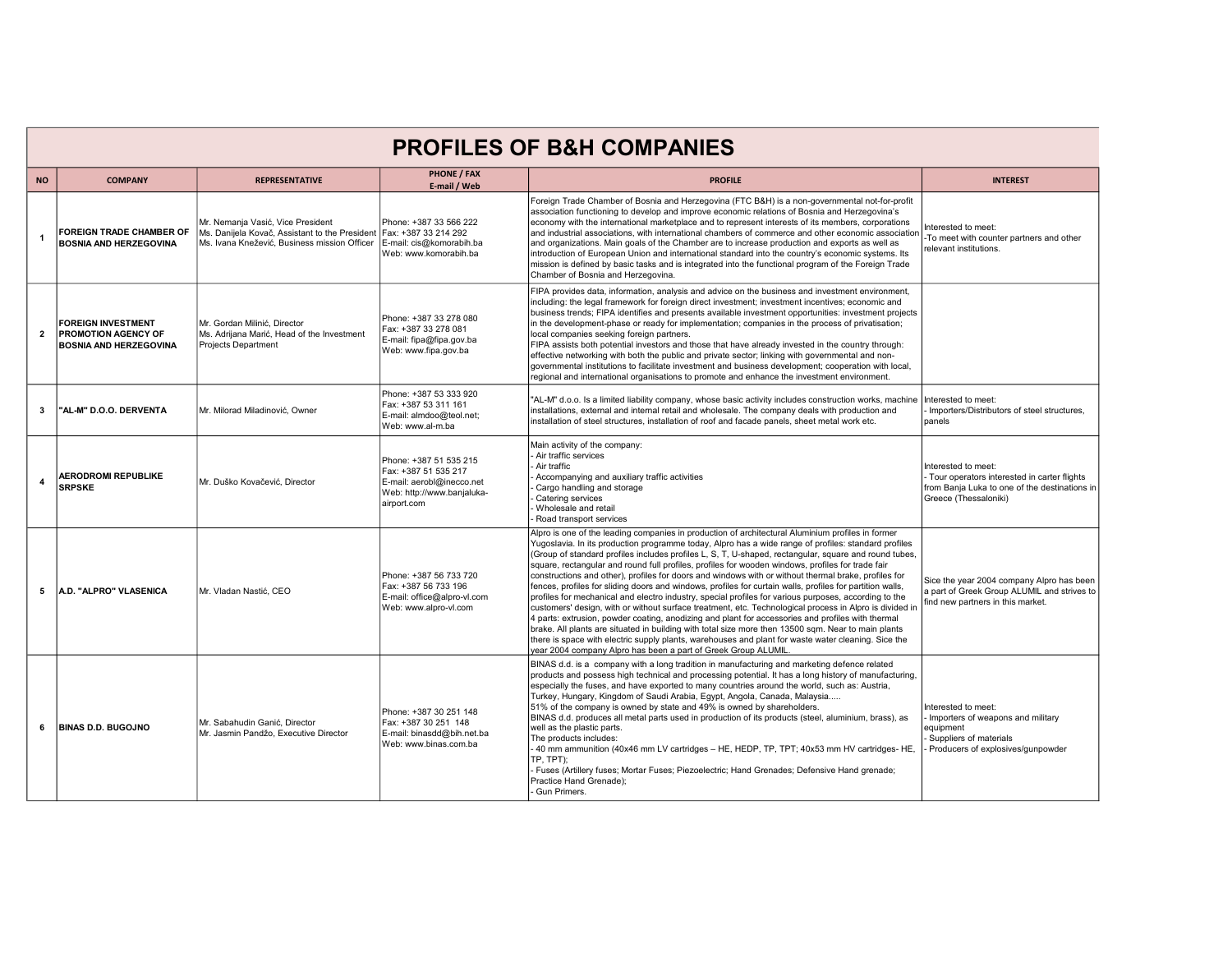| $\overline{7}$ | <b>BLICDRUK D.O.O.</b>                                                     | Mr. Muhamed Hrlovic. Director                                               | Phone: +387 33 667 444<br>Fax: +387 33 270 070<br>E-mail: hrlovicm@bih.net.ba<br>Web: www.blicdruk.ba                                                  | Blicdruk offers high-quality products from offset printing. Blicdruk has its own bookbindery where<br>clients can get various kinds of services in the area of product finishing. In addition, the company<br>offers design, engineering and other useful tips for designing the original product.<br>The company also offers printing of:<br>Post marks<br>Administration marks.                                                                                                                                                                                                                                                                                                                                                                                                                                                                                                                                                                                                                                                                                                                                                                                                                                                | Interested to meet:<br>- Ministry of Communications                                                                                                                                                                   |
|----------------|----------------------------------------------------------------------------|-----------------------------------------------------------------------------|--------------------------------------------------------------------------------------------------------------------------------------------------------|----------------------------------------------------------------------------------------------------------------------------------------------------------------------------------------------------------------------------------------------------------------------------------------------------------------------------------------------------------------------------------------------------------------------------------------------------------------------------------------------------------------------------------------------------------------------------------------------------------------------------------------------------------------------------------------------------------------------------------------------------------------------------------------------------------------------------------------------------------------------------------------------------------------------------------------------------------------------------------------------------------------------------------------------------------------------------------------------------------------------------------------------------------------------------------------------------------------------------------|-----------------------------------------------------------------------------------------------------------------------------------------------------------------------------------------------------------------------|
| 8              | C.T.C.D.O.                                                                 | Mr. Lazar Cvjetković, External Associate                                    | Phone: +387 054 410 113<br>Fax: +387 054 410 112<br>E-mail:<br>info@CArgoTransportConsulting.com Slovenia;<br>Web:<br>www.CArgoTransportConsulting.com | The group of logistics companies operating in Greece, Bosnia and Herzegovina, Serbia and Slovenia.<br>The core business of the company is transport of goods, but also trade in logistics equipment and<br>import of food products. The company is offering the following services:<br>Freight Greece - FYRO Macedonia, Serbia-Kosovo, Montenegro, Bosnia and Herzegovina, Croatia,<br>Logistics directory in Bosnia and Herzegovina<br>Logistics directory in Serbia<br>Trade logistics equipment                                                                                                                                                                                                                                                                                                                                                                                                                                                                                                                                                                                                                                                                                                                               | Interested to meet:<br>-Importers/Distributors (regarding the<br>transport of goods between B&H and<br>Greece)<br>Suppliers/Exporters (regarding the transport<br>of goods between B&H and Greece - food<br>products) |
| 9              | <b>FORA DOO SRBAC</b>                                                      | Mr. Radoslav Kusic, Director                                                | Phone: +387 51 740 909<br>Fax: +387 51 740 808<br>E-mail: radoslav.kusic@zona.ba<br>Web: www.foradoo.com                                               | After 29 years of successful business, Fora doo Srbac has built a recognizable brand in the area of<br>production of different types of products made of Plexiglas, equipment for die-cutting machines and<br>providing of services (including the CNC metal processing services) to its customers and business<br>partners on the wider regional market and now also on the European and Russian markets. The new<br>production program of equipment for BOBST die-cutting machines has fully started at the Fora<br>production facilities and we have on offer dozens of new products of supreme quality, standard<br>dimensions, with guarantees and at very favourable prices. The majority of the parts $-$ equipment can packaging<br>also be produced according to the customer's requests.                                                                                                                                                                                                                                                                                                                                                                                                                               | Interested to meet:<br>Importers/Distributors of CNC metal<br>processing services and equipment for<br>machines<br>Producers of paper and cardboard                                                                   |
| 10             | HE NA VRBASU A.D. MRKONJIĆ<br>GRAD                                         | Mr. Goran Milanović, Director                                               | Phone: +387 50 220 300<br>Fax:<br>E-mail: g.milanovic@henavrscu.con<br>Web:                                                                            | The predecessor of today's hydro power plan "Hodroelektrane na Vrbasu" jsc Mrkonjić Grad was<br>Hydro power plant "Bočac", which was built and put into operation in the year 1981. Since 1992<br>Hydro power plant "Bočac" has been operating as a a subsidiary state enterprise - ZDP<br>"Hidroelektrane na Vrbasu" based in Mrkonjić-Grad. From that moment on, company is present on the<br>domestic and foreign markets. In the February of 2005, the company was transformed into a joint-<br>stock company and since then it has been operating as ZP "Hidroelektrane na Vrbasu" A.D. which is<br>part of the parent company MH "Elektroprivreda Republike Srpske" A.D. Trebinje.<br>The main activity of the hydro power plant is generation of electricity, but in the same time it has<br>important role in regulating the flow of the Vrbas river.                                                                                                                                                                                                                                                                                                                                                                    |                                                                                                                                                                                                                       |
| 11             | INSTITUT ZA GRAĐEVINARSTVO   Mr. Nebojša Knežević, Director<br>"IG" D.O.O. | Mr. Branko Kesić, Financial Director                                        | Phone: +38751 348 360<br>Fax: +387 51 348 372<br>E-mail: info@institutig.com<br>Web: www.institutig.com                                                | Civil Engineering Institute "IG", during its almost two decades of existence, has evolved into an<br>organization that provides logistic specialist support to construction economics, energetics, ecology<br>and spatial planning. Our long-lasting experience, personnel potentials (multidisciplinary work team),<br>cutting-edge equipment and technical means qualify us to offer clients, both in the country and<br>abroad, highly professional services in the domain of our activities. "IG" is a company that is made of<br>knowledge concentration; given the number of experts and our references the company can rightfully<br>be stated to be in the lead of domestic design, consultancy and scientific institutes, which practise<br>research and development in construction.                                                                                                                                                                                                                                                                                                                                                                                                                                   | Construction and infrastructure sectors                                                                                                                                                                               |
| 12             | <b>MIKROELEKTRONIKA A.D.</b>                                               | Mr. Dragan Praštalo, CEO<br>Mrs. Sanja Praštalo, Marketing Director         | Phone: +387 51 389 030<br>Fax: +387<br>E-mail: info@mikroelektronika.net;<br>Web: www.mikroelektronika.net                                             | In the 1975 Mikroelektronika (ME) started as a part of a large industrial complex - Rudi Cajavec,<br>which developed and produced highly sophisticated military equipment, electronics for radar systems,<br>fighter airplanes' technical equipment, armed vehicles, tanks etc.<br>In the year 2003 ME turned into privately owned company and changed its name to Mikroelektronika<br>AD.<br>Coming out of the Military Industry, Mikroelektronika had started the new commercial program -<br>development and production of modern and innovative solutions for the management of electric<br>energy consumption (the products for electric energy measurement). Today the company produces<br>the fifth generation line of these products. The latest solutions put together sophisticated software<br>with centralized intelligent measuring devices that offer to end users the full control of energy<br>consumption monitoring, management and decreasing costs.<br>In the 2010, based on 10 years of experience with implementation of fiscal cash registers together<br>with organization of distribution and service networks. ME developed and started serial production of<br>new line of products - fiscal systems. | Interested to meet:<br>- Importers/Distributors of electronics<br>measurement devices<br>Producers of electronic products, software                                                                                   |
| 13             | MLADEGS PAK D.O.O.                                                         | Mr. Mladen Pratljačić, Export Director<br>Mr. Radenko Marinković, Assistant | Phone: +387 51 647 620<br>Fax: +387 51 647 626<br>E-mail: info@mladegspak.com<br>Web: www.mladegspak.com                                               | Mladegs Pak is a manufacturer of high quality food products, which is active in the market of B&H<br>since the year 1989. The company employs more than 200 employees. The product range consists of Interested to meet:<br>220 various items (such as tea, hot chocolate, spices, ketchups, soups, oatmeal, puddings, cereals,<br>mill bakery products etc.) that are exported to the market of more than 11 countries world wide. The<br>world's highest standards are applied in production processes and company obtained the HACCP<br>certification, IFS Food version 6 and ISO 9001: 2008.                                                                                                                                                                                                                                                                                                                                                                                                                                                                                                                                                                                                                                 | Importers/Distributors specialized in<br>distribution of food products or big retail<br>chain interested in import.                                                                                                   |